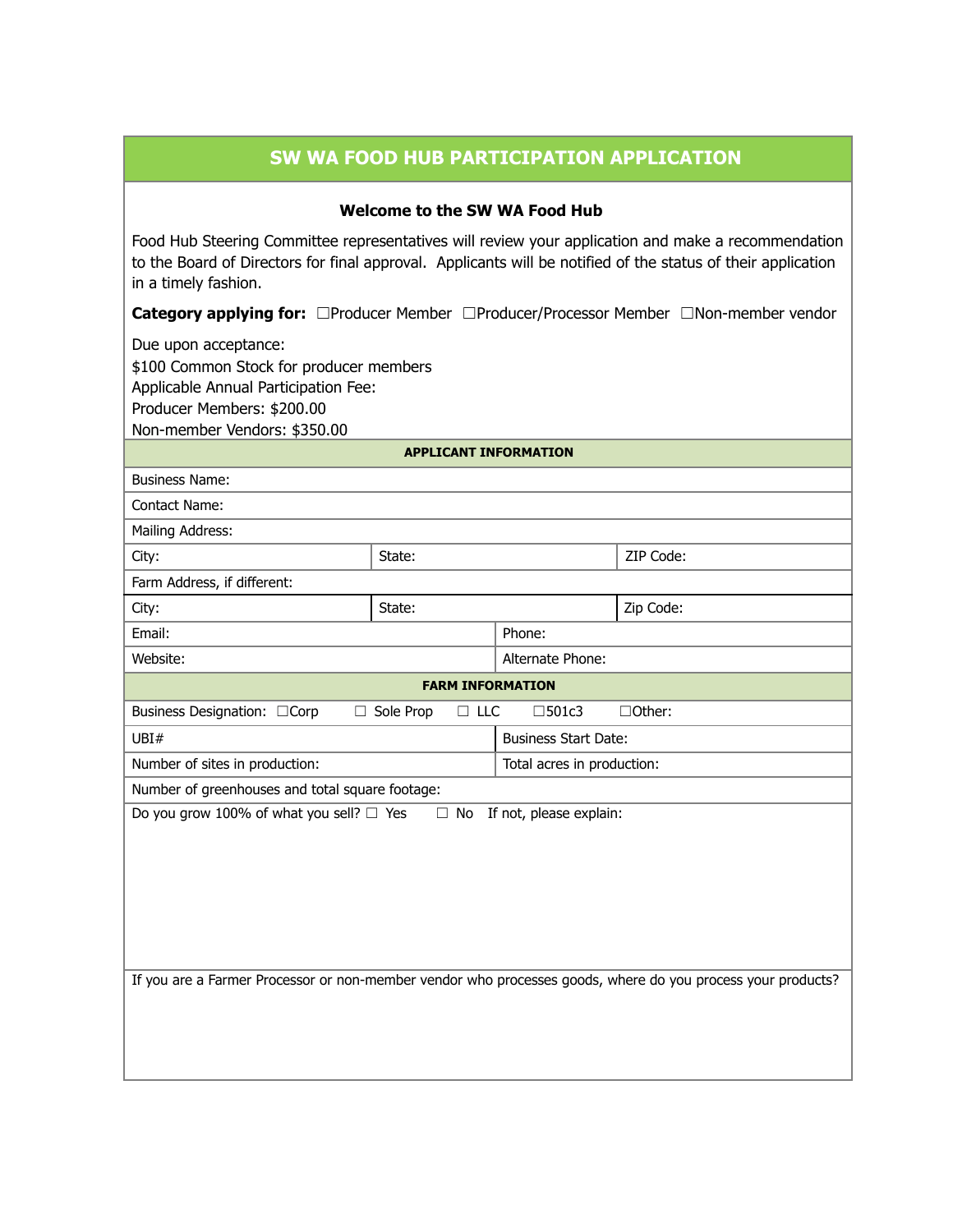| SW WA FOOD HUB PARTICIPATION APPLICATION                                              |  |  |
|---------------------------------------------------------------------------------------|--|--|
| <b>PRODUCER OVERVIEW</b>                                                              |  |  |
| Please provide a brief description of your business:                                  |  |  |
|                                                                                       |  |  |
|                                                                                       |  |  |
|                                                                                       |  |  |
|                                                                                       |  |  |
|                                                                                       |  |  |
|                                                                                       |  |  |
|                                                                                       |  |  |
|                                                                                       |  |  |
|                                                                                       |  |  |
|                                                                                       |  |  |
|                                                                                       |  |  |
|                                                                                       |  |  |
|                                                                                       |  |  |
|                                                                                       |  |  |
|                                                                                       |  |  |
|                                                                                       |  |  |
|                                                                                       |  |  |
| $\Box$ Transitional<br>$\Box$ Organic<br>$\Box$ IPM<br>$\Box$ Salmon Safe<br>□GAP/GHP |  |  |
| $\hfill \Box$ USDA Inspected $\Box$ WSDA Inspected $\Box$ Others:                     |  |  |
|                                                                                       |  |  |
|                                                                                       |  |  |
|                                                                                       |  |  |
|                                                                                       |  |  |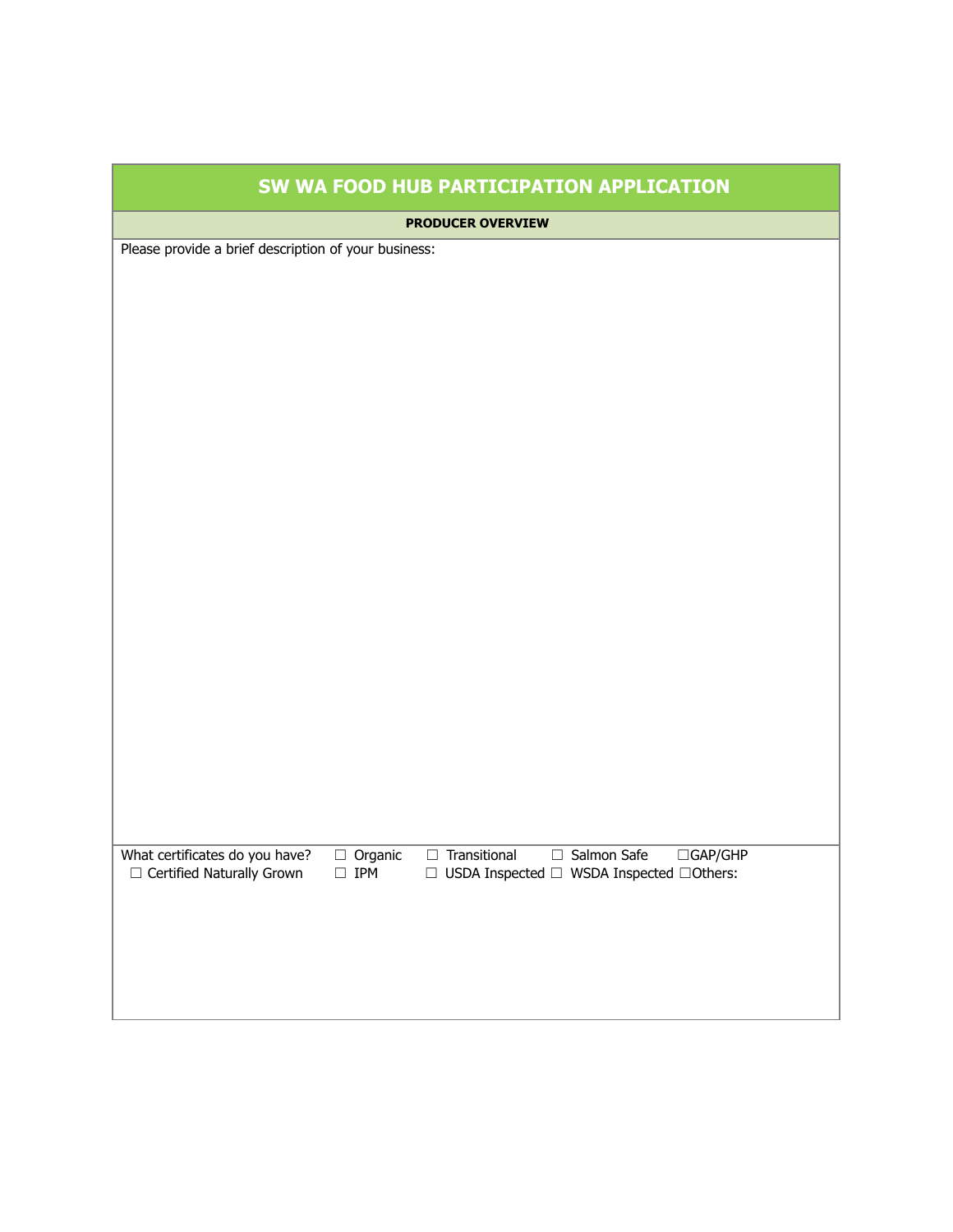## **SW WA FOOD HUB PARTICIPATION APPLICATION**

#### **PRODUCT AVAILABILITY**

Please provide a list of product availability (use a separate piece of paper if necessary) and your capacity to sell through the SW WA Food Hub:

What are your top five desired wholesale items?

What month/s are your vegetables available?

What month/s are your fruits available?

What month/s are your dairy/eggs/honey available?

What month/s is your meat available?

What month/s are your value added products available?

Do you wish to sell all your products via the SW WA Food Hub? □Yes □No If not, explain: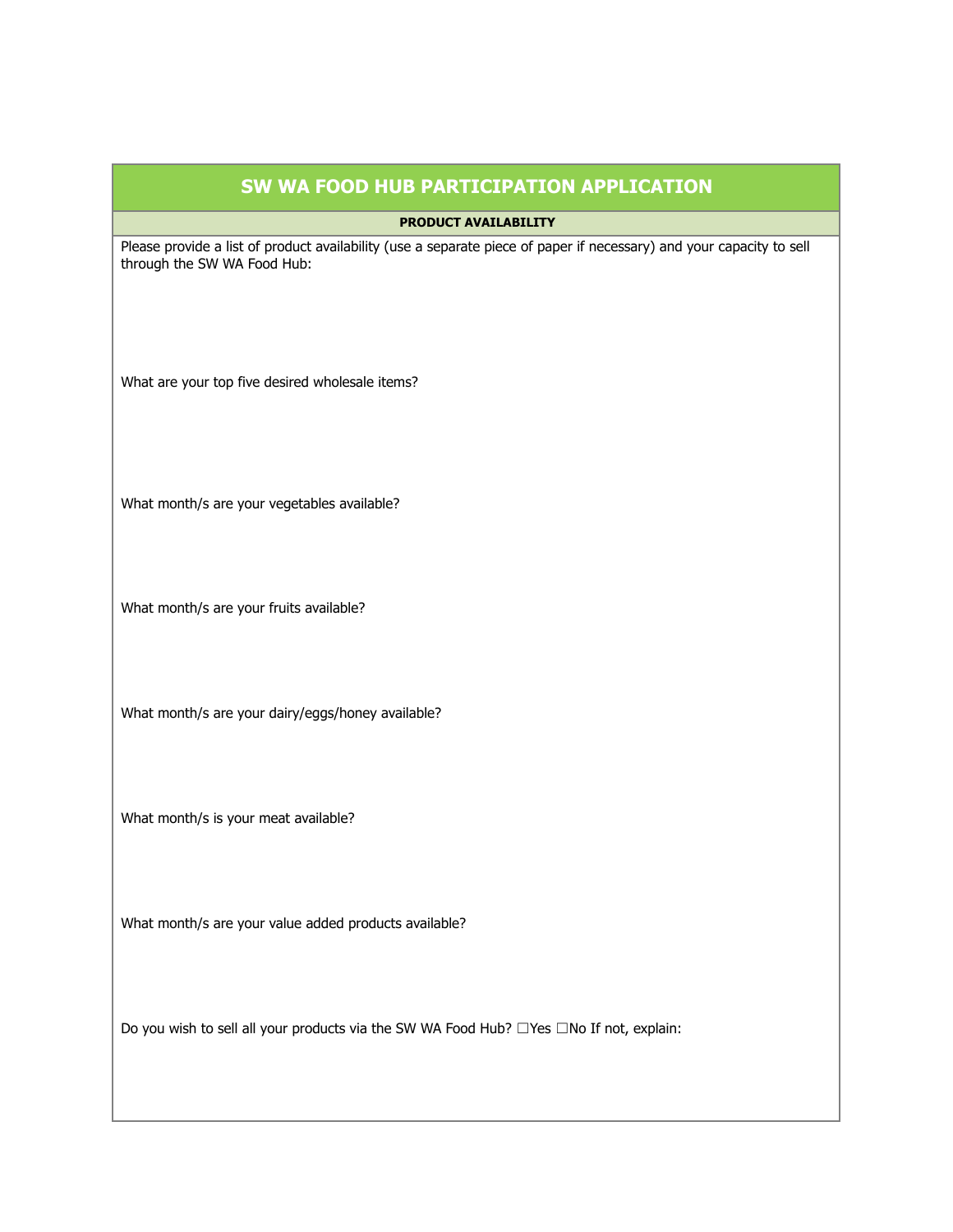## **SW WA Food Hub Participation Check-list**

The mission of the SW WA Growers Cooperative is to address issues facing agriculture in SW WA. The mission of the SW WA Growers Cooperative is to increase the viability of Southwest Washington family farms through collaborative opportunities in marketing, logistics, and stewardship

**The Participation Guide** provides detailed information about participating in the Food Hub.

**All applicants must meet the following eligibility requirements and provide documentation before their application is considered:**

☐ **Successful producer applicants are required to purchase one share of common stock in the SW WA Growers' Cooperative, and provide the annual fee associated with their applicant category prior to listing product. Successful non-member vendors must provide the annual fee associated with their applicant category prior to listing product.**

In subsequent years annual dues are payable no later than March 31.

- ☐ Print, sign and return the **Food Hub Participant Commitment**.
- $\Box$  Participants must be legally permitted to sell their products commercially. Please provide the SW WA Food Hub with a copy of your **Washington State business license** and any required **specialty permits and/or licenses.**
- ☐ Print, sign and return a **W-9** form for the current year
- ☐ Participants must comply with current county, state and federal **food safety requirements** for all applicable product categories

Reference: WSDA Small Farm and Direct Marketing Handbook

☐ Each farm shall provide a copy of a **certificate of insurance coverage** for a \$1M occurrence/\$2M aggregate limit policy.

Please add as additional insured: **SW WA Growers Cooperative PO Box 130 Curtis WA 98538**

 $\Box$  If you are utilizing any satellite aggregation sites for your product, please also provide an additional insured certificate to each.

☐ If you have any **best practice certifications** (GAP, Certified Organic, etc.) please provide a copy of these to the SWWAFH.

☐ A map, drawing, or **image of your farm** property/properties

Return completed applications to: **SW WA Growers Cooperative PO Box 130 Curtis WA 98538**